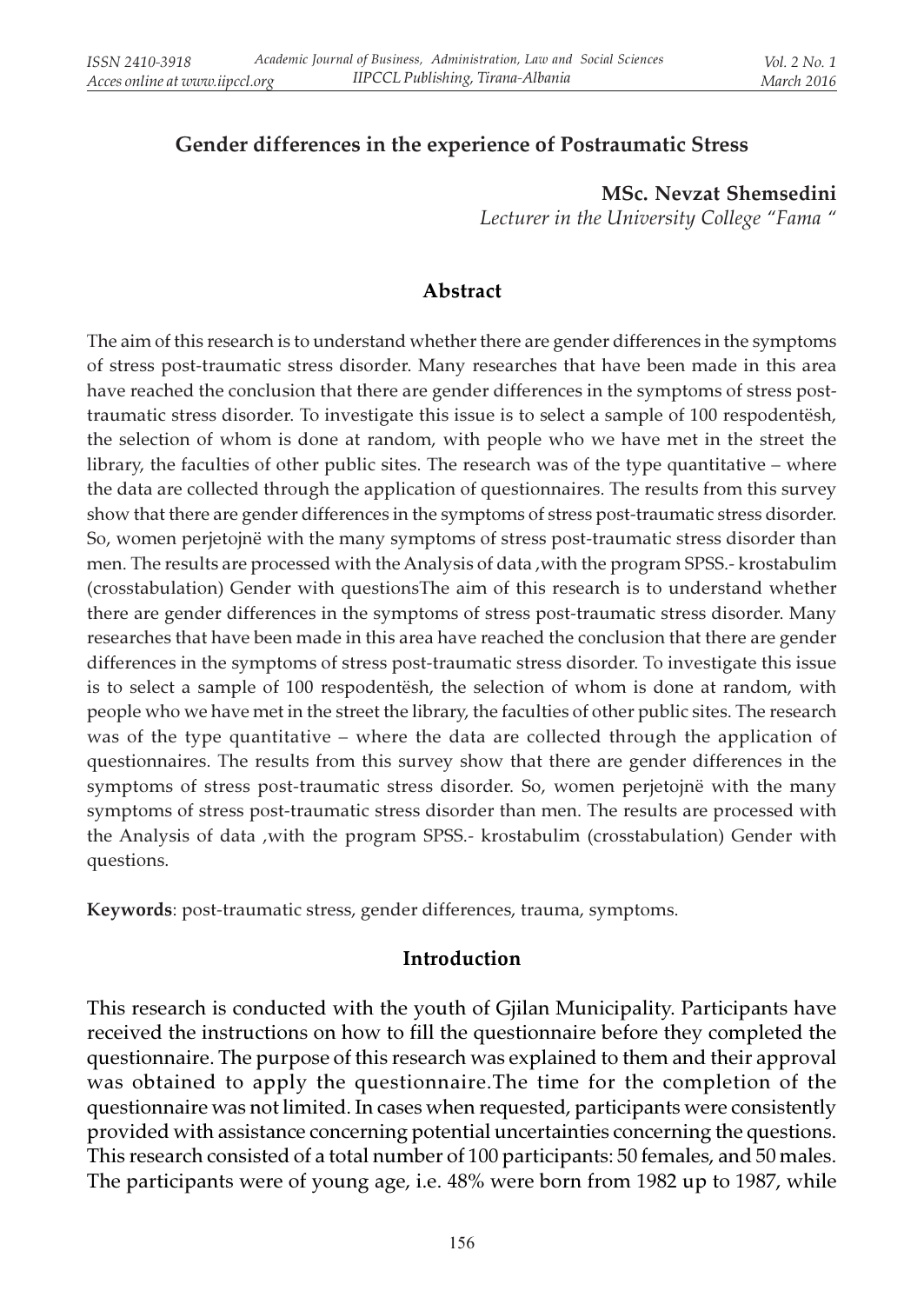51 % were born from1988 up to 1992. In terms of residence, 56 % were from urbanand 44 % from rural areas.

Is an anxiety disorder that may occur after experiencing or after being a witness to a traumatic event or by any bitter experience, which has led to a serious physical injury or life threat? A traumatic event is a life threatening or dangerous event such as war, natural disasters, terrorism, serious accidents, and physical or sexual assault in childhood or in adults. Most of the trauma survivors return to normal life after a short time. However, some people may have stress reactions which will not go away on their own, or may even deteriorate with the passage of time.

A wide variety of symptoms are used, such as: "the irritated heart", "the heart of the soldier", the "syndrome of exhaustion", "the neuroses of war", etc. Some of the aforementioned designations are related to war, because the (Post traumatic stress disorder-PTSD) was initially studied within this framework. Some of the somewhat strange emotional reactions of soldiers, doctors used to explain this with the physical fatigue and nostalgy for the family. In fact, main cause of these reactions and stressful elements was stress disorder after the trauma, because it would surface not only in the period when the war was still going on, but also far away from the time and place of the experience of the evils of war.

In Kosovo, also, there are plenty of examples of people with PTSD due to the severe, bitter, or shocking events that they have experienced. Such are the survivors of war in 1999 in Kosovo; the ones that have suffered the horror of loss of their dearest relatives, the former political prisoners of the dictatorship prison, war veterans, victims of trafficking etc. (Pango, 2004). People with PTSD experience three different types of symptoms. The characteristic symptoms resulting from exposure to an extreme trauma include:

- Flashbacks of the traumatic event;
- Continuous avoidance of stimuli that bring to mind the traumatic event;

People feel more tense and irritable.

Besides the symptoms outlined above, we now know that there are clear biological differences which are associated with the PTSD. PTSD is complicated by the fact that people suffering from PTSD can often develop other disorders such as depression, substance abuse, memory and cognition problems, as well as other problems of physical and mental health. These problems can lead to the damage of the ability of the person to function in social or family life, including instability in work, marriage problems and family problems (Herbert and and Wetmore, 1997).

Early treatment is important and can help in the reduction of long-term symptoms. Unfortunately, many people do not know that they have PTSD or do not seek treatment (Kinchin, 1994).

Early treatment is important and can help in the reduction of long-term symptoms. Unfortunately, many people do not know that they have PTSD or do not seek treatment (Kinchin, 1994).

Top of Form Bottom of Form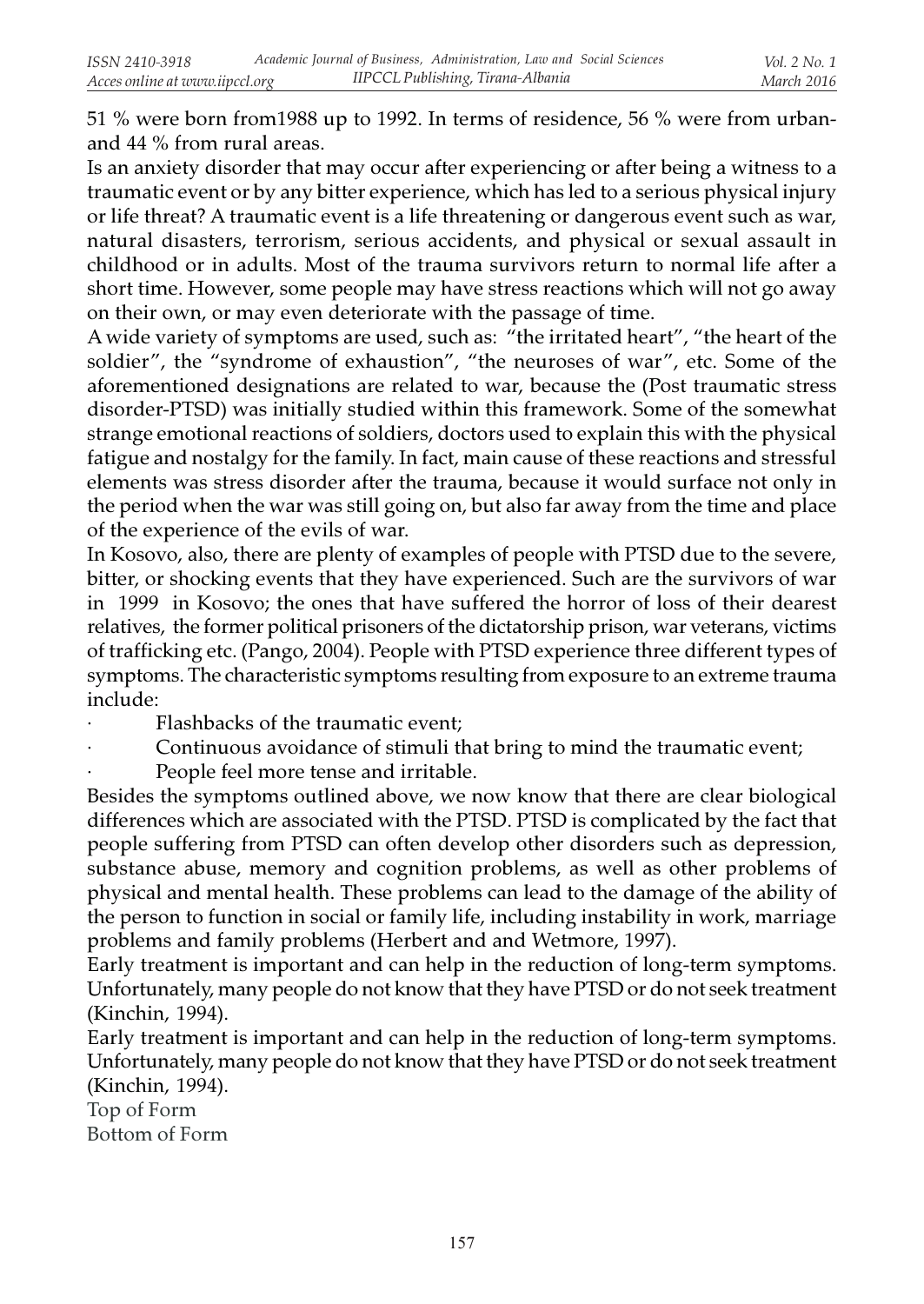# The Results of Research

To assertion: The feeling that the event is happening again, 58.0% of males and 48.0 %, of females answered *not at all*; 34.0 % of males and 30.0 %, of females answered *a* little; 2.0% of the males and 14.0 % of females have answered quite, 6.0 % of men and 8.0 % of females answered a lot.

To assertion: Difficulties in concentrating? 48.0 % of males and 30.0 % of females answered not at all; 36.0 % of the males and 44.0 % of females have responded a litle; 14.0 % of the males and 10.0 % of females have responded quite; 2.0 % of the males and 16.0 % of females have responded to a lot.

To assertion: Do you have in disorder with the sleep? 54.0 % of the men and 30.0 % of females answered not at all; 34.0 % of males and 48.0 % of females answered a little; 10.0 % of the males and 12.0 % of females answered quite; 2.0 % of the males and 10.0 % of females answered a lot.

To assertion: Do you have any irritation or sudden outbursts of anger? 50.0 % of males and 34.0 % of females answered not at all; 28.0 % of men and 36.0 % of females answered a little; 10.0% of the males and 8.0 % of females answered quite; 12.0 % of the males and 22.0 % of females answered a lot.

To assertion: Do you feel any sudden emotional or physical response when mentioning the traumatic or painful event? 34.0 % of males and 28.0 % of females answered not at all; 46.0 % of males and 34.0 % of females answered a little; 10.0% of the males and 51.0 % of females answered quite; 10.0 % of the males and 28.0 % of females answered a lot.

To assertion: Do you have any feeling that you don't have anyone to rely on? 58.0% of males and 54.0 % of females answered not at all; 20.0 % of males and 28.0 % of females answered a little; 14.0 % of the males and 10.0 % of females answered quite; 8.0 % of the males and 8.0 % of females answered a lot.

To assertion: Do you have any sudden fear without a reason? 60.0 % of males and 52.0 % of females answered not at all; 34.0 % of males and 28.0 % of females answered *a little;* 0 % of the males and 8.0 % of females answered *quite;* 6.0 % of the males and 12.0 % of females answered a lot.

To assertion: Do you feel that you have no energy or are not feeling well? 52.0 % of males and 28.0 % of females answered not at all; 38.0 % of the males and 46.0 % of females answered a little; 4.0 % of the males and 14.0 % of females answered quite; and 6.0 % of males and 12.0 % of females answered a lot.

To assertion: Do you feel bored? 40.0 % of males and 28.0 % of females answered not at all; 34.0 % of males and 34.0 % of females answered a little; 18.0% of the males and 20.0 % of females answered quite; 8.0 % of the males and 18.0 % of females answered a lot.

To assertion: You feel that nothing is interesting to you: 50.0 % of males and 38.0 % of females answered not at all; 38.0 % of the males and 30.0 % of females answered a little; 6.0 % of the males and 16.0 % of females answered *quite*; 6.0 % of the males and 16.0 % of females answered a lot.

To assertion: Do you have any feelings of crying? 64.0 % of males and 32.0 % of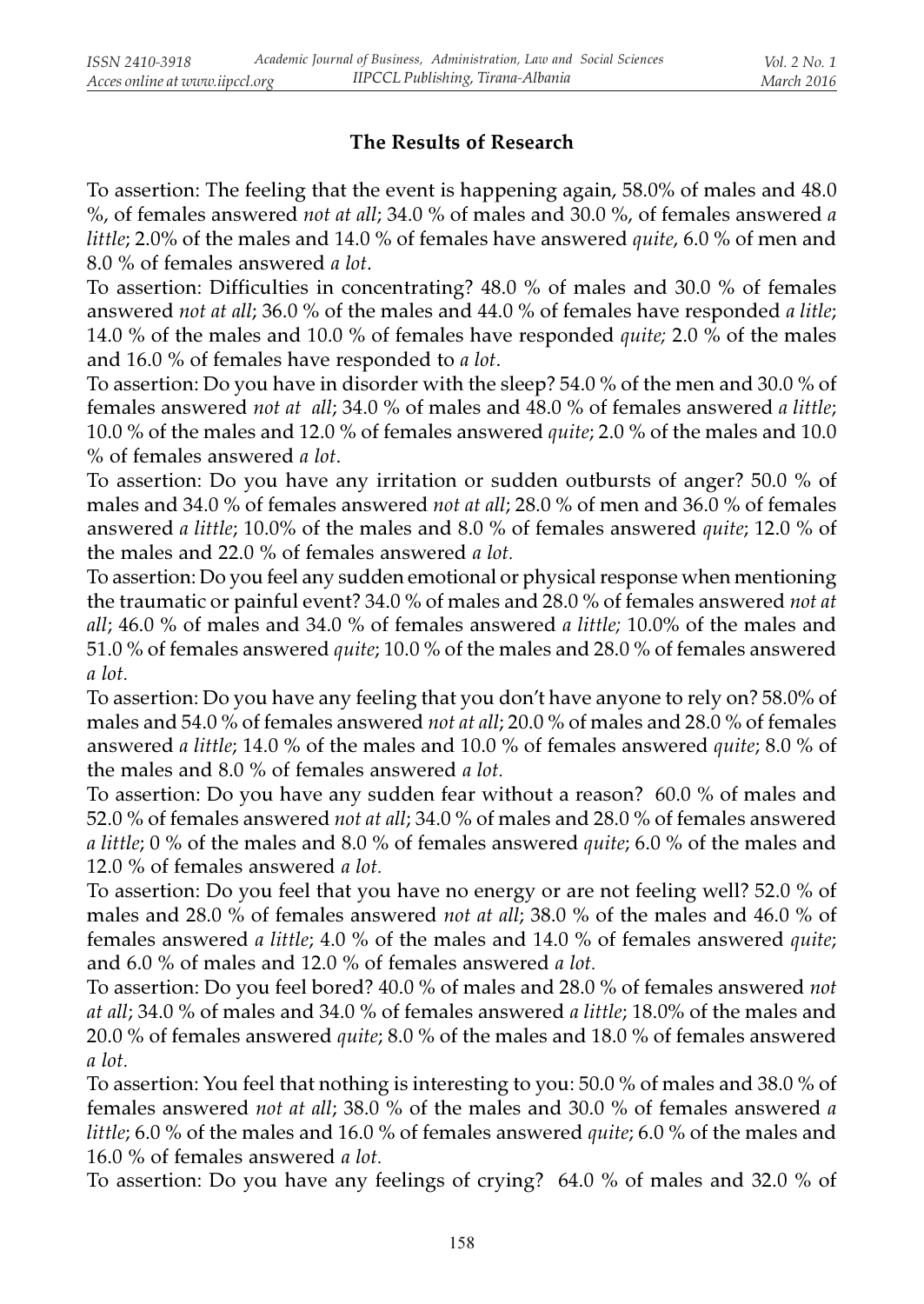females answered not at all; 14.0 % of men and 24.0 % of females answered a little; 14.0 % of the males and 10.0 % of females answered quite; 8.0 % of the males and 34.0 % of females answered a lot.

To assertion: Do you experience any traumatic events lately? 23 % of respondents answered yes, while 77 % no. To assertion: Do you feel hatred because of things that have happened to you and your family during the war? 17 % answered not at all, 27 % a little, 24% a lot, and 32% exceedingly.

Regarding gender differences, the aim of this study has been to make comparisons whether there are any gender differences in the PTSD symptoms. From the obtained data, there are significant differences and their value is 003. This average shows that women experience more PTSD symptoms than men.

Group Statistics

|                               |        |    |         | Std.      | Std. Error |
|-------------------------------|--------|----|---------|-----------|------------|
|                               | Gender | N  | Mean    | Deviation | Mean       |
| Gender                        | male   | 50 | 43.8600 | 5.94536   | .84080     |
| differences in<br><b>PSTD</b> | female | 50 | 47.8800 | 7.01206   | .99165     |

### Correlations

|                 |                   |                | Post-Traumatic           | Stress |
|-----------------|-------------------|----------------|--------------------------|--------|
|                 |                   | Gender         | Symptoms                 |        |
| Gender          | Pearson           |                | $.298$ <sup>(**)</sup> ) |        |
|                 | Correlation       |                |                          |        |
|                 | $Sig. (2-tailed)$ |                | .003                     |        |
|                 | N                 | 100            | 100                      |        |
| Stress symptoms | Pearson           | $.298(^{***})$ |                          |        |
| post-traumatic  | Correlation       |                | 1                        |        |
|                 | $Sig. (2-tailed)$ | .003           |                          |        |
|                 | N                 | 100            | 100                      |        |

Regarding residence, the aim of this study was to make a comparison of the evocation of PTSD between people of urban and people of rural areas. Through statystical analysis, we have concluded whether the difference between people of urban areas and the people of rural areas is significant. It appears that we do not have significant differences, since its value is only 652.

| The residence of |         |     |                |
|------------------|---------|-----|----------------|
| participants     | Mean    | N   | Std. Deviation |
| City             | 46.1429 | 56  | 6.21561        |
| Village          | 45.5227 | 44  | 7.48794        |
| <b>Total</b>     | 45.8700 | 100 | 6.77586        |
|                  |         |     |                |
|                  |         |     |                |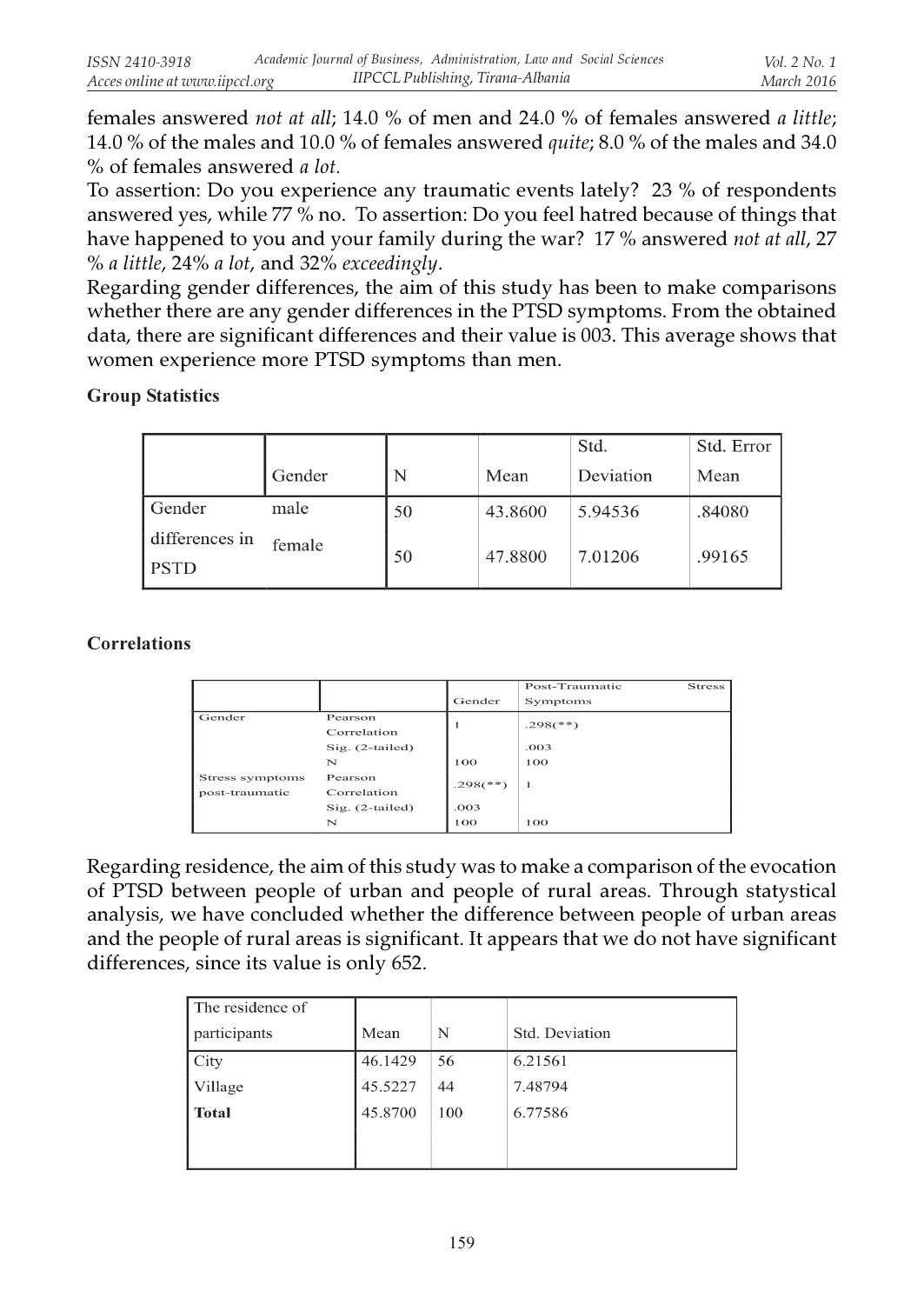#### Correlations

|                                           |                     |              | Gender differences |  |
|-------------------------------------------|---------------------|--------------|--------------------|--|
|                                           |                     | The          | in the post        |  |
|                                           |                     | residence of | traumatic stress   |  |
|                                           |                     | participant  | disorder symptoms  |  |
| The residence of                          | Pearson Correlation |              |                    |  |
| participant                               |                     |              | $-.046$            |  |
|                                           | Sig. (2-tailed)     |              | ,652               |  |
|                                           | N                   | 100          | 100                |  |
| Differences of stress Pearson Correlation |                     |              |                    |  |
| post-traumatic                            |                     |              |                    |  |
| according to                              |                     | $-.046$      | 1                  |  |
| settlement                                |                     |              |                    |  |
|                                           | Sig. (2-tailed)     | ,652         |                    |  |
|                                           | N                   | 100          | 100                |  |

# Discussion

In the beginning of this paper it was submited the hypothesis that:"There are gender differences in the post-traumatic stress symptoms". From the research conducted, we saw that the hypothesis was confirmed. According to the results obtained from this research, we realized that there are gender differences in post-traumatic stress symptom between men and women. Also, these results are in compliance with the obtained results from the research of scholars who claim that there are gender differences in post-traumatic stress symptoms. This is confirmed by studies on Vietnam veterans and survivors of Nazi concentration camps. National Vietnam Veterans Readjustment Study (1988) estimated that 31% of women and 27% of the men who served in the Vietnam War had PTSD symptoms. Estimates of the civilian population set the PTSD rates at 10% (for women) and 5% (for men) in the age group 15-54. Sexual abuse in childhood, sexual abuse, and the assaults were common causes of the PTSD in military and non-military women (Columbia Encyclopedia, 2004). The results show a small presence of post-traumatic stress; this is confirmed from the data acquired. From the meaning of the question have you experienced any traumatic events in recent times, out of 100 respondents only 23 % of them responded that they have experienced painful events.

### Conclusions

From the abovementioned constraints, other recommendations derive for further research. Latter research in this area should include a larger sample. Then, a larger sample from the wider population would be very welcome, because it would provide